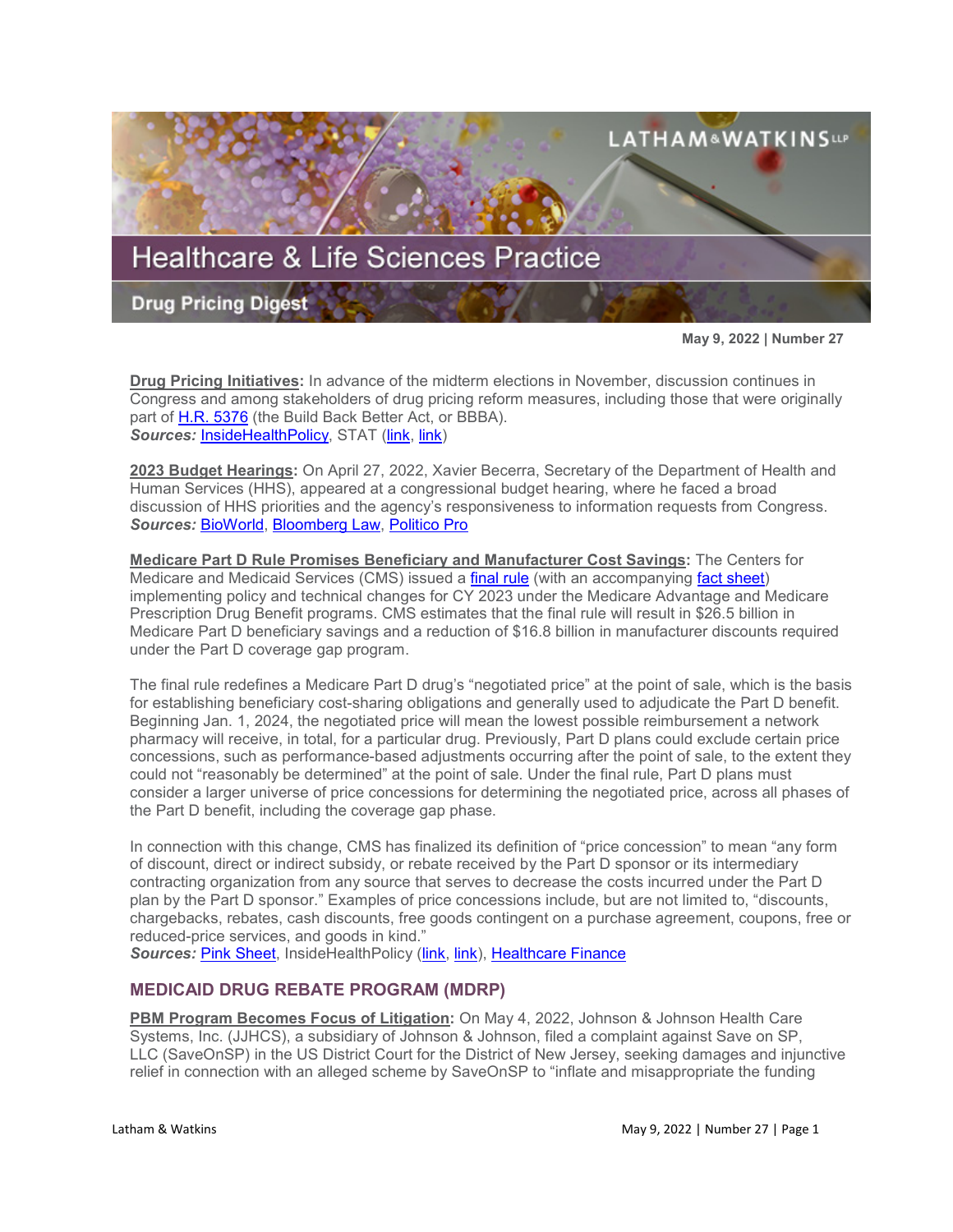JJHCS provides for patients." JJHCS asserts that SaveOnSP, a company that partners with certain pharmacy benefit managers (PBMs) and payers, "enriches the payers with which it partners by (a) reducing the amount they pay to pharmacists for each prescription … and (b) increasing by a commensurate amount the costs to the JJHCS patient assistance program," in return for a 25% commission from the plans. JJHCS asserts that the SaveOnSP program has caused JJHCS to pay at least \$100 million more in copayment assistance than otherwise, "depleting the support for patients who cannot afford their rising copays." JJHCS has brought specific claims of tortious interference with contract and deceptive trade practices under New York law. The case is *JJHCS, Inc. v. Save on SP, LLC*, 2:22-cv-02632-JMV-CLW (D.N.J.).

In the complaint, JJHCS identifies the SaveOnSP program as the latest in "a set of evolving schemes" that PBMs have "designed to capture the benefit of patient assistance funds," including the specific examples of copayment "accumulators" and "maximizers."

As discussed in Issues [No. 2,](https://www.lw.com/thoughtLeadership/healthcare-life-sciences-drug-pricing-digest-number-2) [No. 3,](https://www.lw.com/thoughtLeadership/healthcare-life-sciences-drug-pricing-digest-number-3) and [No. 18](https://www.lw.com/thoughtLeadership/healthcare-life-sciences-drug-pricing-digest-number-18) of this digest, CMS responded to such PBM programs in the 2020 Medicaid [final rule](https://www.govinfo.gov/content/pkg/FR-2020-12-31/pdf/2020-28567.pdf) by revising the criteria that must be met for manufacturer-sponsored copayment assistance to be excluded from price reporting. These provisions will become effective on Jan. 1, 2023. Litigation by the Pharmaceutical Manufacturers of America (PhRMA) challenging this portion of the final rule remains ongoing in the US District Court for the District of Columbia. The court held oral argument on May 4, 2022, to consider the parties' motions for summary judgment. The case is *PhRMA v. Becerra*, 1:21-cv-01395-CJN (D.D.C.).

*Sources:* [Law360,](https://www.law360.com/lifesciences/articles/1490365/j-j-says-benefit-co-bilked-millions-from-patient-drug-fund?nl_pk=a57127cb-9729-4523-b556-509f21a7970b&utm_source=newsletter&utm_medium=email&utm_campaign=lifesciences&utm_content=2022-05-05) [STAT,](https://www.statnews.com/pharmalot/2022/05/04/jnj-patient-assistance-copay-saveonsp-express-scripts/?utm_campaign=pharmalittle&utm_medium=email&_hsmi=212142554&_hsenc=p2ANqtz-9qUw2loYJheqdVJFl4nzpAAA0HIfMnL5QSwj9ONIAPHmUAbBRidptg4LWvN-RCBJmzYGfaymhqdsgi4lp-if6Yn63dmQ&utm_content=212142554&utm_source=hs_email) [Pink Sheet,](https://pink.pharmaintelligence.informa.com/PS146135/A-Case-For-Transparency-JJ-Suit-Targets-Opaque-PBM-Affiliates-Efforts-To-Exploit-Copay-Programs?utm_medium=email&utm_source=sfmc&utm_campaign=Pink+Sheet+My+View+Email&utm_id=4313295&sfmc_id=197037759) [Wall Street Journal](https://www.wsj.com/articles/j-j-sues-drug-benefit-middleman-over-use-of-drug-cost-assistance-program-11651698029)

**CMS Email Discusses Line Extension Criteria:** On April 25, 2022, CMS sent an email to technical contacts addressing change requests relating to the "Line Extension Drug Indicator" field in the Medicaid Drug Programs (MDP) system. The email discusses the dates that are relevant to identify line extensions and original drugs and mentions that CMS is "noticing manufacturers requesting to identify a drug as a line extension when several strengths of the same dosage form of a drug were introduced to the market on the same date." In CMS's view, "such drugs are generally not line extensions of any initial or original or previous drugs." Instead, CMS explains that "for there to be 'a change to the drug' (as noted in the definition of new formulation), there must be a drug that was marketed earlier than the drug that is being evaluated to determine whether it is a line extension of that drug."

By way of example, CMS states that "if three strengths of a drug are all introduced with the same new active ingredient, in the same dosage form, at the same time, then none of those three drugs should be identified as a line extension of each other," noting that "if a new strength of one of these three drugs is introduced after these three drugs enter the market, then that drug that is introduced thereafter is a new formulation, and a line extension of an initial or original drug."

**CMS Releases MDP System Demonstration Video of Multiple Best Price Features:** CMS has posted a "Medicaid Drug Programs (MDP) Value Based Purchasing Demonstration" video, which introduces new functionality in the MDP system related to the multiple best price (BP) pathway. The video follows the recent publication of **Manufacturer Release No. 116**, which provides further guidance regarding value-based purchasing arrangements, as noted in Issue [No. 25](https://www.lw.com/thoughtLeadership/healthcare-life-sciences-drug-pricing-digest-number-25) of this digest.

# **340B PROGRAM**

**Federal Court Allows Intervenors in Arkansas 340B Litigation:** On May 3, 2022, the US District Court for the Eastern District of Arkansas granted a motion by a 340B covered entity [association](http://www.chc-ar.org/) and an individual covered entity hospital to intervene in pending litigation challenging an Arkansas state statute. As noted in previous issues of this digest (Issues [No. 1,](https://www.lw.com/thoughtLeadership/healthcare-life-sciences-drug-pricing-digest-number-1) [No. 9,](https://www.lw.com/thoughtLeadership/healthcare-life-sciences-drug-pricing-digest-number-9) [No. 14,](https://www.lw.com/thoughtLeadership/healthcare-life-sciences-drug-pricing-digest-number-14) [No. 20,](https://www.lw.com/thoughtLeadership/healthcare-life-sciences-drug-pricing-digest-number-20) [No. 21,](https://www.lw.com/thoughtLeadership/healthcare-life-sciences-drug-pricing-digest-number-21) and [No. 22\)](https://www.lw.com/thoughtLeadership/healthcare-life-sciences-drug-pricing-digest-number-22), the Arkansas law purports to govern the relationship between manufacturers and 340B contract pharmacies. The case is *PhRMA v. McClain*, 4:21-cv-00864-BRW (E.D. Ark.). *Source:* [340B Report](https://340breport.com/fed-judge-lets-340b-providers-intervene-in-closely-watched-contract-pharmacy-lawsuit/)